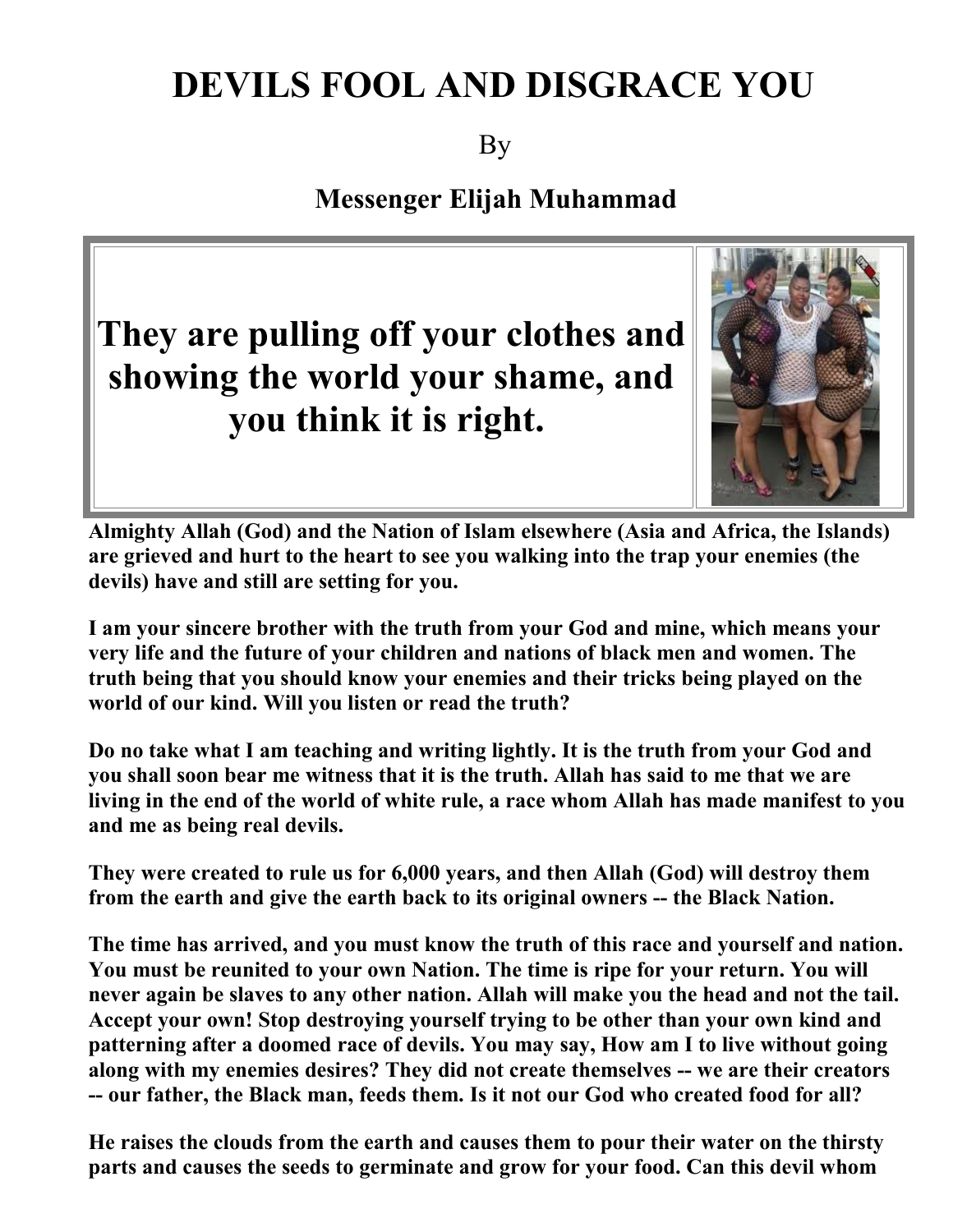**you trust do these things? And is it not Allah (God) who has made the earth to rotate on her axis in such a way that she causes changes in seasons four times a year to satisfy life and vegetation in all parts of the earth.**



**You are letting the devils fool and disgrace you and are taking you to hell with them! Your God, Allah, will be happy and will rejoice in feeding, clothing and sheltering you if you believe. The Bible teaches you that He fed and sheltered Israel in the desert (Exod. 16:12-15). Fear not, Allah (God) is with us. The enemies of Allah and the righteous are leading you only to evil and indecency, as the Holy Qur-an teaches you and me.**

**They are pulling off your clothes and showing the world your shame, and you think it is right. They are used to going nude. They have nudist colonies here in America to prove it. Four thousand years ago all of Europe was a nudist colony. And your little daughters are being brought up to not be shy of indecency.**

**You have them stripped to their trunks, all because the devils invited you to wear such styles of theirs, and you are obeying. This is to tempt the black people in becoming sharers in their doom.**

**Your common sense teaches you that God does not approve of such filth. This should also bring you into the knowledge that the religion (Christianity) so talked and preached of by the white race is only a bit for you to swallow to become the followers of them (the enemies of God). Your loving and sweet-hearting them only means that you are in love the devils in person, and you are courting death and hell fire. Believe this or leave it. Read Holy Qur-an 7:27, O children of Adam, let not the devil seduce you, as he expelled your parents from the garden (this was done by the father of this race, Yakub, 6,000**